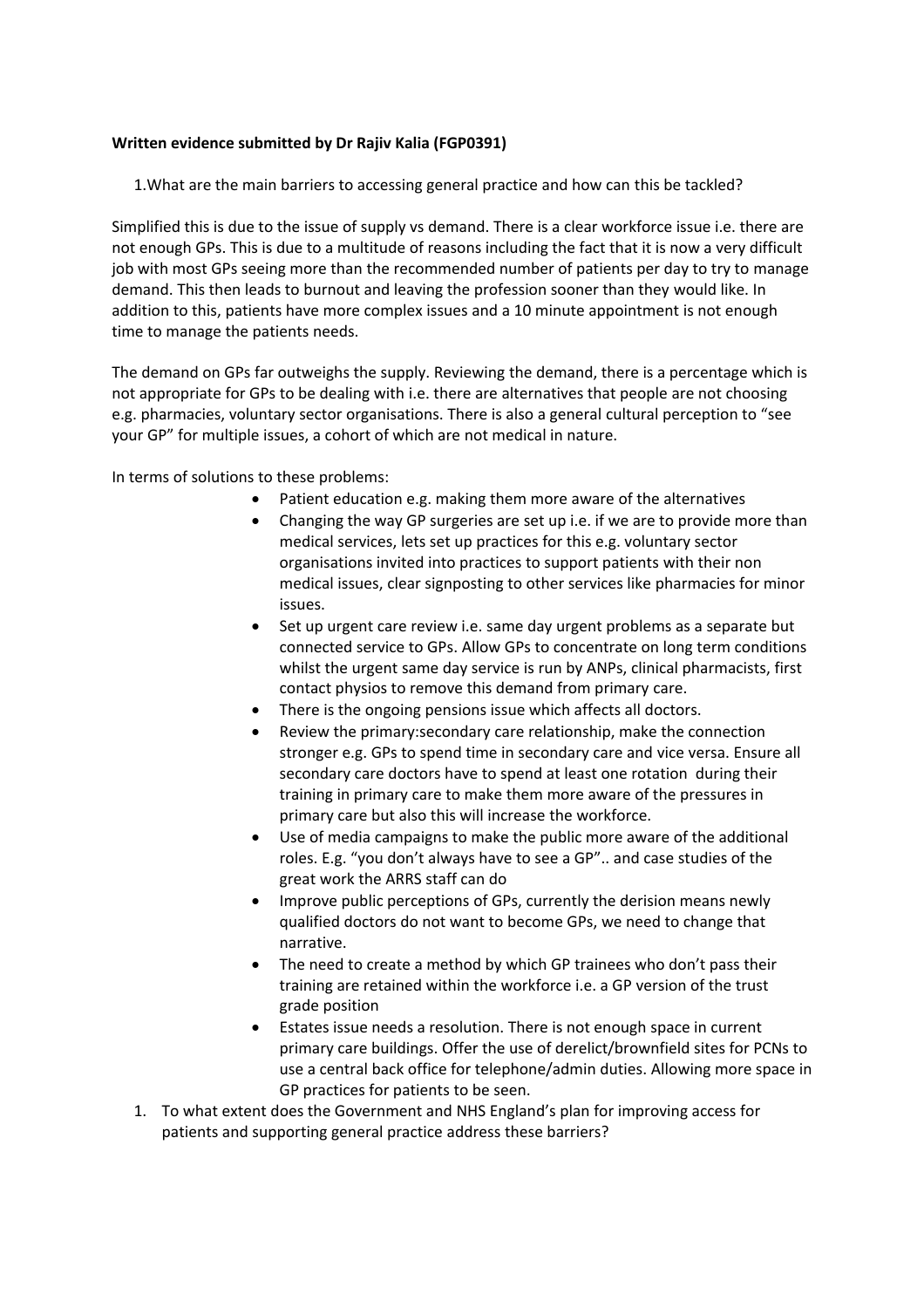It doesn't do enough. The current plans to improve access are helpful but they fall far short of what is needed. It seems confusing that when we don't have enough staff to provide 8-630 Monday to Friday cover, we are then trying to pursue cover for more than that. GPs try to provide this but there is abuse of this system e.g. getting ANPs to cover these sessions meaning patients aren't getting what they want.

We need to improve the core hours first and once the workforce is solved for this, then we should be looking at improving extended access.

2. What are the impacts when patients are unable to access general practice using their preferred method?

Sadly it reduces confidence in primary care and patients are coming to harm from delayed diagnosis, investigations or treatment.

There is the risk this then leads to more patients going elsewhere to be seen and this can be at times being seen in an inappropriate setting for them e.g. going to A&E which then has financial consequences for the patient and the economy.

3. What role does having a named GP—and being able to see that GP—play in providing patients with the continuity of care they need?

Continuity of care is a major reason many GPs continue to be GPs. Its what makes the job so enjoyable when you create long term relationships with patients. Having a named GP I feel is tokenism, it has little real impact for a patient.

Being able to see that same GP is far more important in the quest for continuity of care. The issue though comes back to how feasible this is. There are not enough GPs in the system and those who are still working are unable to provide a 5 day 8-630 service. Continuity of care will be plausible when the job is made doable. Again the use of other technologies e.g. online consultations or emails so GPs can manage these when they are in work, would be a possible solution to this. The issue though comes these extra technologies can't be an add to the current workload or the exodus of GPs will progress further.

- 4. What are the main challenges facing general practice in the next 5 years?
- Estate
- Workforce
- Morale
- How will PCNs develop in the future
- How to merge all the options of access whilst still making the job doable
- Public perception of GPs
- Future funding
- 5. How does regional variation shape the challenges facing general practice in different parts of England, including rural areas?

This does make primary care far more challenging because we currently have a one size fits all payment mechanism which isn't equitable. Further to this, the challenges in terms of patient needs varies massively between inner city Birmingham and Cornwall due to the variations between areas.

6. What part should general practice play in the prevention agenda?

Prevention is a vital part of the work of primary care. We are still trusted by patients but how we do this can and should be changed. It is again making GPs far more part of the community, allowing